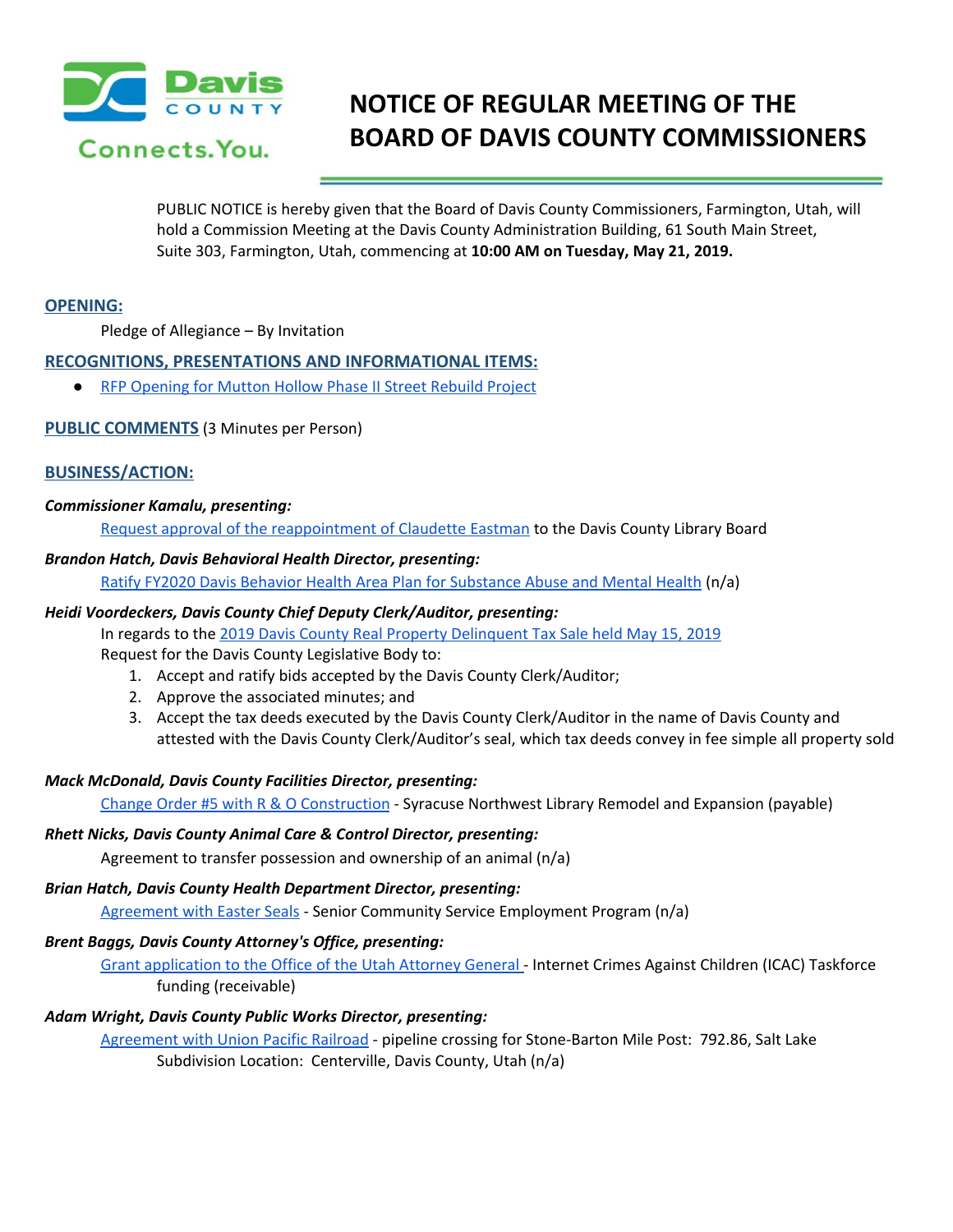## *Brian McKenzie, Davis County Chief Deputy Clerk/Auditor, presenting:*

- Interlocal [agreement](https://drive.google.com/a/co.davis.ut.us/file/d/11gu4bAT1J_4XGCOzxaqXDgDyqpKWnHMr/view?usp=drivesdk) with Benchland Water District election services for the 2019 Municipal Primary and General Elections (receivable)
- Interlocal [agreement](https://drive.google.com/a/co.davis.ut.us/file/d/1N3AqaRwLargO08qfzRvxFJUjmkULNIrl/view?usp=drivesdk) with Central Davis Sewer District election services for the 2019 Municipal Primary and General Elections (receivable)
- Interlocal [agreement](https://drive.google.com/a/co.davis.ut.us/file/d/1zL4NInUGgNhPchoixQD5dhANN7rlDSWL/view?usp=drivesdk) with Hooper Water District election services for the 2019 Municipal Primary and General Elections (receivable)
- Interlocal agreement with Mutton Hollow [Improvement](https://drive.google.com/a/co.davis.ut.us/file/d/1LAA5jKPw_6k9qnfCa0_R1Ulq4QnCrQUd/view?usp=drivesdk) District election services for the 2019 Municipal Primary and General Elections (receivable)
- Interlocal [agreement](https://drive.google.com/a/co.davis.ut.us/file/d/1Hhb_oOtuxwVwdj3cTAiK-GpGohJybUNR/view?usp=drivesdk) with North Davis Sewer District election services for the 2019 Municipal Primary and General Elections (receivable)
- Interlocal [agreement](https://drive.google.com/a/co.davis.ut.us/file/d/1oE7J7aKCq3wCjyOb5m1K4o1_Dh0-hRpA/view?usp=drivesdk) with South Davis Water District election services for the 2019 Municipal Primary and General Elections (receivable)

# *Haley Rogers, Davis County Tourism Coordinator, presenting:*

Request to [appropriate](https://drive.google.com/a/co.davis.ut.us/file/d/1WG4JOvF5HaeO2vOGAF4-wXdbhPVDYeRA/view?usp=drivesdk) money to a nonprofit Entity to Davis Arts Council

- [Agreement](https://drive.google.com/a/co.davis.ut.us/file/d/1dNOzOKnsoGQw7SE4RI-0k8Sptn-Bq4S2/view?usp=drivesdk) with Davis Arts Council Sponsorship of the 2019 Summer Nights with the Stars Concert Series (payable)
- Request to [appropriate](https://drive.google.com/a/co.davis.ut.us/file/d/1WG4JOvF5HaeO2vOGAF4-wXdbhPVDYeRA/view?usp=drivesdk) money to a nonprofit entity Utah Section PGA, sponsorship (tee prizes) of the PGA Jr. Major (payable)
- Agreement with Utah Cycling [Partnership,](https://drive.google.com/a/co.davis.ut.us/file/d/1oZoUoeh6OeY2Iwtw0gfvQrYVdXWL6xgo/view?usp=drivesdk) Inc. host 2019 Tour of Utah (TOU) Stage 3 of on Aug. 15, 2019 (n/a)

# *Mike Moake, Davis County Legacy Events Center Marking & Events Coordinator, presenting:*

Agreement with [International](https://drive.google.com/a/co.davis.ut.us/file/d/15FZ2q1tE3QFjjKrslulhmd8FS4rwagMN/view?usp=drivesdk) BJJ Inc. - space rental for Salt Lake International Jiu Jitsu Tournament (receivable) [Agreement](https://drive.google.com/a/co.davis.ut.us/file/d/1SSA2uwJX17ngLB2y6XJPvGK4K-ibAJxW/view?usp=drivesdk) with Scrape Fest - space rental for Scrape Fest Car Show (receivable)

## *Stephanie Medlin, Davis County Legacy Events Center Event Coordinator, presenting:*

- [Agreement](https://drive.google.com/a/co.davis.ut.us/file/d/1jY7sdNDkdW-InskM7_-WOcN8f0M2dgrN/view?usp=drivesdk) with Robinette Sound provide sound and lighting for the 2019 Davis County Fair's main stage & concerts (payable)
- [Agreement](https://drive.google.com/a/co.davis.ut.us/file/d/1kg-froKoAudooWT148KoyMbllzd7UdVx/view?usp=drivesdk) with Davis Hospital sponsorship of the 2019 Davis County Fair (receivable)

[Agreement](https://drive.google.com/a/co.davis.ut.us/file/d/1yMklB6lA8brme6tIQypUMeP8et1iwwOf/view?usp=drivesdk) with RAM Rodeo - sponsorship and provide representative of the 2019 Davis County Fair (receivable)

## *Dave Hansen, Davis County Legacy Events Center Director, presenting:*

- Request to provide [nonmonetary](https://drive.google.com/a/co.davis.ut.us/file/d/1UxGgFtKlcbbGjLnsuuZp7TlJBM5c4PGY/view?usp=drivesdk) assistance to a nonprofit entity to Bountiful Rotary Service Partners Foundation Agreement with Bountiful Rotary Service Partners [Foundation](https://drive.google.com/a/co.davis.ut.us/file/d/18FOtiS6eZb5XRXg901LFlgSe3CNJB3fo/view?usp=drivesdk) - use of portable bleachers at their annual fundraiser event (n/a)
- Agreement with Stephen G. Handy Marketing [Communications](https://drive.google.com/a/co.davis.ut.us/file/d/13GgPYJMhjW2yjvxaUe3qpuiOX6_yijdX/view?usp=drivesdk) assist with finding sponsors for the 2019 Davis County Fair (payable)

Summary list of low-dollar rental [agreements](https://drive.google.com/a/co.davis.ut.us/file/d/1v5wGprSPjsmXYGA5B6I2OkqAu-SgneFb/view?usp=drivesdk) (17) - at the Davis County Legacy Events Center (receivable) Summary list of low-dollar rental [agreements](https://drive.google.com/a/co.davis.ut.us/file/d/1iEICmtj4x2vz-BjYyStSd7pXGGYqz_qJ/view?usp=drivesdk) (12) - at the Davis County Legacy Events Center (receivable) Summary list of low-dollar rental [agreements](https://drive.google.com/a/co.davis.ut.us/file/d/1kfRvpbEhi5CAo-J3eK8192qOwrgd-waM/view?usp=drivesdk) (16) [-](https://drive.google.com/a/co.davis.ut.us/file/d/1v5wGprSPjsmXYGA5B6I2OkqAu-SgneFb/view?usp=drivesdk) at the Davis County Legacy Events Center (receivable) Summary list of low-dollar rental [agreements](https://drive.google.com/a/co.davis.ut.us/file/d/1Ejz0TD9vzxNDWeogPdonlNkQIIhf2VDX/view?usp=drivesdk) (13) - at the Davis County Legacy Events Center (receivable)

# *Chief Deputy Susan Poulsen, Davis County Sheriff's Office, presenting:*

Grant [application](https://drive.google.com/a/co.davis.ut.us/file/d/18xMk-J-Ip4Gz2UlnNPCEJ7akzz1n-vP6/view?usp=drivesdk) to the Office of the Utah [Attorney](https://drive.google.com/a/co.davis.ut.us/file/d/1_iQN1NXWK0lzcjfk1homcbw06XSPOgUr/view?usp=drivesdk) General - Internet Crimes Against Children (ICAC) funding for supplies, overtime, training & travel for ICAC Detective (receivable)

Grant application to U S [Department](https://drive.google.com/a/co.davis.ut.us/file/d/1LvT8UeMzkigGQSuVYU4O6gqYeQJLm3CL/view?usp=drivesdk) of Justice (BJA) - bulletproof and stab vests (receivable) Grant application to U S [Department](https://drive.google.com/a/co.davis.ut.us/file/d/1KI_0OYMnZuV8HO5FfeZvgmUd8EpzRCBt/view?usp=drivesdk) of Justice (BJA) - State Criminal Alien Assistance Program (receivable)

## *Tony Thompson, Davis County Property Manager, presenting:*

Request partial Release of [Easement](https://drive.google.com/a/co.davis.ut.us/file/d/15OUpG6f07LOmCTlZEc39jGmzG6RLU5B1/view?usp=drivesdk) to Isla Vista, LLC on real property known as Tax ID 14-040-0067 (n/a) Grant of [Easement](https://drive.google.com/a/co.davis.ut.us/file/d/17JXHR32t6UVdSPEGCZRPzz1oKqAjBROA/view?usp=drivesdk) to HollyFrontier Woods Cross Refining LLC on real property known as Tax ID 06-034-0071 (n/a) Consent and [Acknowledgement](https://drive.google.com/a/co.davis.ut.us/file/d/1I8s4v23IoaUkL1WdC7nNTRXVlFmiyriY/view?usp=drivesdk) of Grant of Easement from Blackgate Investments, LLC to HollyFrontier Woods Cross Refining LLC through Storm Drain Easements granted to Davis County (n/a)